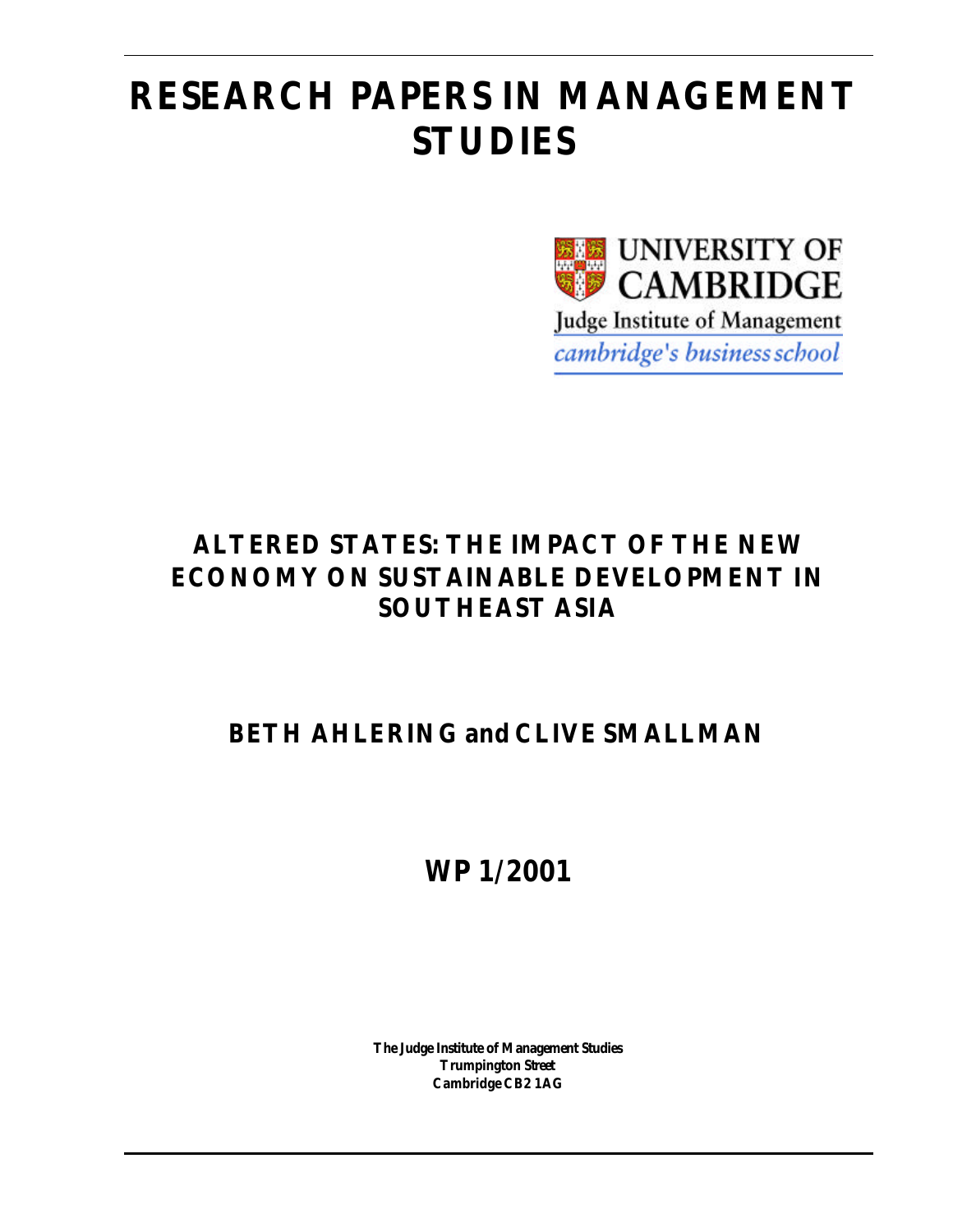# **ALTERED STATES: THE IMPACT OF THE NEW ECONOMY ON SUSTAINABLE DEVELOPMENT IN SOUTHEAST ASIA**

# $\mathbf{BETH}$   $\mathbf{AHLERING}^{1}$  and  $\mathbf{CLIVE}$   $\mathbf{SMALLMAN}^{2}$

University of Cambridge Judge Institute of Management Studies Trumpington Street Cambridge CB2 1AG, UK Tel. +44 (0)1223 766592 Fax. +44 (0)1223 339701 Email c.smallman@jims.cam.ac.uk

# **ABSTRACT**

We use a 'reflexive' institutional perspective to examine the potential impact of the current drive towards a digital economy in Asia's developing countries and the growth in Internet technologies, upon social, environmental, and economic axes of sustainable development in the region.

Conventional institutional perspectives recognize the role that formal and informal 'rule-setting' by Governments plays in shaping corporate organizational behavior and performance. However, the reflexive impact of market and economic transformations on state institutions and policy has received less attention. Equally, the performance assessment of economies and sectors within the institutional perspective is confined mainly to an exclusive set of purely economic indicators. We aim to widen the institutional perspective by elucidating the impacts of economic and industrial change on state institutions, and the implications of both of these processes for a wider set of economic, social, and ecological indicators, or 'sustainable development'.

As a specific case of institutional transformation, we explore new constraints and opportunities in Asian developing countries as they come to terms with economic changes brought by the New Economy. After decades of uninhibited growth, which brought rising material standards of living, the Asian financial crisis instigated the transformation of existing industries and the rise of new ones, especially in the highly entrepreneurial information and communications technology sectors. At the same time, sustainable development, traditionally considered a luxury unaffordable in the rapidly developing states of Asia, has become an imperative for governments and businesses, as public health in very large Asian cities continues to deteriorate. Thus, the primacy of economic performance over social and ecological goals is being reconsidered.

We argue that the trajectory of sustainable development in Asia depends upon whether or not Asian governments can continue to integrate industrial and social policy in an environmentally sustainable way. This case in turn has implications for other governments and businesses seeking to achieve social and environmental goals in the context of the New Economy.

#### **KEYWORDS**

l

Institutionalism; Sustainable development; the new economy

<sup>1</sup>  $\frac{1}{2}$  Beth Ahlering is a doctoral candidate and holds a British Safety Council Research Studentship.<br>
2. Corresponding author: Clive Smallman is a Senior Research Associate and holds the James Ty

<sup>2</sup> Corresponding author: Clive Smallman is a Senior Research Associate and holds the James Tye - British Safety Council Fellowship in Safety Health and Environmental Management.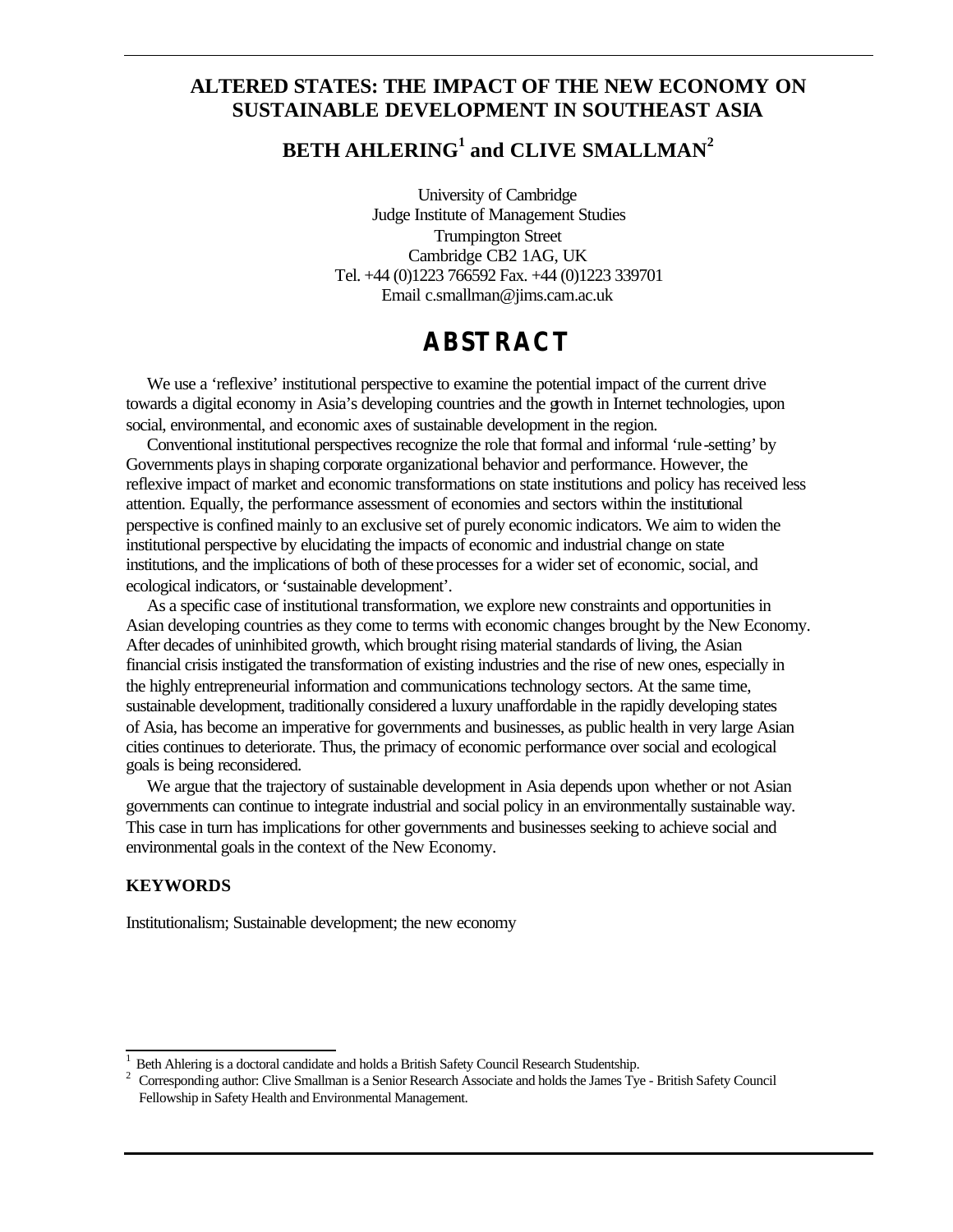# New Institutionalism

New institutional theory takes a systems perspective of the impacts of institutions and other bodies or actors surrounding organizations, which dictate social and organizational behavior (Scott, 1995), which in turn affect organizational processes and decision making. At a fundamental level, institutions set formal and informal 'rules of the game', which govern societal relationships and bind the behaviors of organizations (Hoskisson, Eden, Lau & Wright, 2000). The aim of such interventions is to reduce instability, promote certainty, reduce transaction costs and improve communication (Harriss, Hunter & Lewis, 1995; North, 1990; Onis, 1995). New institutionalism is thus concerned with identifying the role and contribution of state institutions in economic performance (North, 1990; Olson, 2000).

Institutions are assumed to be stable in new institutional theory, the independent variable which shapes the performance of economic organizations (Olson, 2000). Organizations and firms respond to their institutional environment through a process of 'isomorphism', reproducing internally the constraints imposed by external institutions (Powell & DiMaggio, 1991). Furthermore, new institutionalism has not only remained a realm of theoretical exploration. It has also featured widely in comparative descriptions of the role of states and has served as the basis of policy prescriptions for states seeking to serve as conduits for foreign investment (Evans, Rueschemeyer & Skocpol, 1985, World Bank, 1993).

The assumption has been that state institutions play an optimal role in ensuring high economic performance of firms by creating and protecting property rights and lowering transaction costs. The insights afforded by this perspective have served to predict performance in terms of economic indicators. The organic growth of firms in developing countries may have been limited by institutional constraints (Peng, 1997; Peng & Heath, 1996; Suhomlinova, 1999), and particularly those relating to factors of production and culture (Child and Lu, 1996). Institutions have also been found to enable strategy, whereby governments work with firms to encourage them to adopt and play an active role in the institutional environment. In effect such firms then redefine and move beyond the initial constraints, but on the way become institutionalized (Lee and Miller, 1996; Oliver 1991; Soulsby and Clark, 1996).

# **'Shortcomings' of New Institutional Theory**

#### **Non-reflexivity**

Most institutional perspectives focus on the defining role of government institutions in setting the rules of the game. Recently, institutionalism has faced the argument that the global economy significantly limits the ability of state institutions to influence corporate behavior and performance (Hay & Marsh, 2000). Moreover, institutional theory does not approach the topic of structural economic and industrial change, and the ensuing institutional crisis of obsolete industrial policy. Whilst many analyses using an institutional lens have been used to explain disparate economic performance of firms and economies in stable circumstances, the mirror image proposition has seldom been considered. Changes in the structure and functioning of economies (both national and global) can transform institutions.

Institutions are, in themselves, organizations, which evolve and adapt to new global and local economic conditions (Weiss, 1998). With industrial transformations, state institutions must also adapt to changing roles as industrial policymakers, regulators, and standard-setters. Thus, states and corporations co-evolve and transformation in one realm naturally affects the other.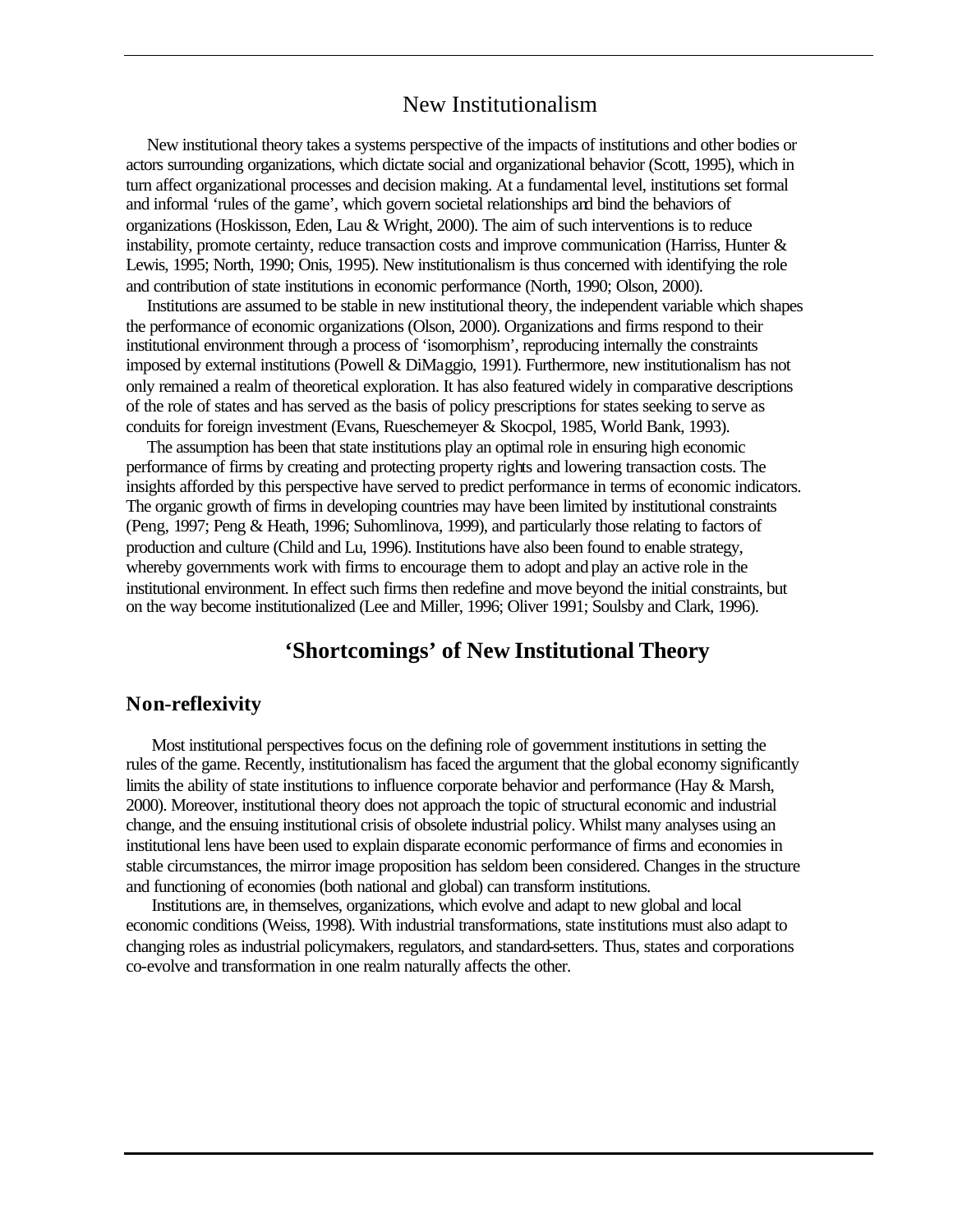# **Focus on Purely Economic Indicators as Measures of Performance**

New institutionalism has been largely concerned with the effect of institutions on economic performance, measured in terms of firm-, sector-, and national economy-level indicators (North, 1991; Olson, 2000). Hence, performance has been considered in terms of indicators such as profits, revenues, sales, and GDP. Yet, institutional goals and firm performance must be reconsidered in light of recent critique of purely economic indicators as measures of 'development' and 'progress' (World Bank, 1997; Atkinson, Duborg & Hamilton, 1997). Furthermore, from our perspective, the definitions of success are lacking, since public and eco-systemic health, whilst undoubtedly under threat, are not explicitly discussed within prescriptive institutional models. As sustainability metrics, these strongly suggest fundamental problems with current industrial patterns, as well as with the institutionalparadigm. Perhaps these are signals that a marked change in production patterns and process are required; in Schumpeter's (1934) words 'creative destruction' is needed to meet the challenge set by the requirement for sustainable development (Hart & Milstein, 1999).

# **Widening the Performance Lens: Sustainable Development**

When sustainable development agendas were first formulated by the World Commission on Environment and Development (1987) and the UN Conference on Environment and Development in Rio in 1992, the Cold War had just ended, 'globalization' was a relatively new concept, and the Internet was still in its infancy. Much has changed since, and at a quicker pace than we could have imagined. The globalization of financial and product markets, the growth of new information and communications technologies and businesses, and the liberalization of markets for services (characterized as the 'New Economy') poses challenges and provides opportunities for governments pursuing rapid socio-economic development, but ultimately affects sustainable development.

Sustainable development is defined as:

*"… a process of change in which the exploitation of resources, the direction of investments, the orientation of technological development, and institutional change are made consistent with future as well as with present needs."*

#### World Commission on Environment and Development (1987, p. 9)

However, in the context of this work, we use a more 'operational' definition, whereby sustainable development means balancing economic and social forces with planetary as well as local ecology in a way that does not endanger current or future generations (Hiwaki, 1998).

Essential to developing such balance is the manner in which corporate responsibility affects the reconciliation of economic, social and ecological aspirations by governments worldwide. This is especially pressing if the limited success of the past 25 years is to expand to the required level. Sustainable development requires that we address issues around product innovation and the consumption of less raw materials, just as much as those concerned with energy and material efficiency. Indeed, it is feasible to regard the 'challenge' posed by the need for sustainability as an opportunity to develop radically new approaches to business and production. However, this also means we need to develop alternative means of appraising performance and value-added (Hart  $\&$  Milstein, 1999). What this also means is that governments must find ways by which to curb corporate ecological excess, whilst simultaneously nurturing innovation. It is also fair to say that such an approach is required of governments and firms in all countries (Reilly, 1999).

In this paper, we expand the institutional perspective by analyzing the particular case of institutional transformation in Asian developing countries owing to the rise of the New Economy in the region. Furthermore, we go on to consider potential impacts of economic and institutional transformation in this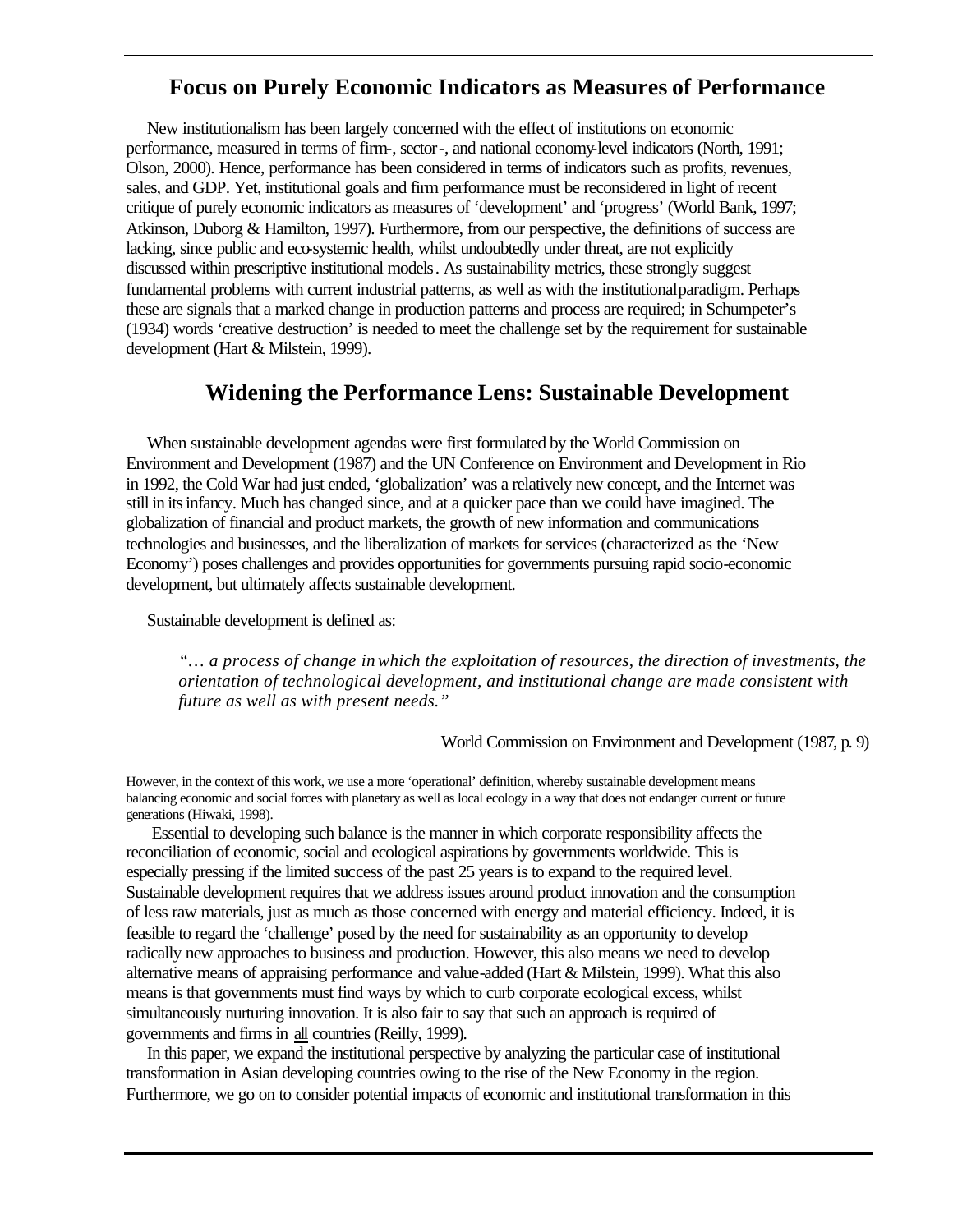region on social and ecological performance indicators, expanding institutional theory beyond the traditional focus on economic performance indicators.

# **INSTITUTIONAL TRANSFORMATION IN THE NEW ECONOMY: THE CASE OF ASIAN DEVELOPING COUNTRIES**

#### **The Role of Institutions in Developing Countries**

While developing states have pursued varying social and industrial policies and degrees of openness, several characteristics of the developmental state model are common to all or most of them (Evans et al, 1985; World Bank, 1993):

*"a determined developmental elite, relative autonomy, a powerful, competent, and insulated economic bureaucracy, a weak and subordinated civil society, the effective management of nonstate economic interests, and the necessity of repression, legitimacy, and performance"* 

Leftwich (1995)

In essence, this is an institutional theory perspective and there is little doubting the importance of institutions in developing countries (Hoskisson et al, 2000). The developing countries of Southeast Asia are generally regarded as miraculously successful. Certainly, from an economic perspective some have outstanding records. However, fundamental problems orient ed around political economy, associated with the possible application of the developmental state model as a paradigm for improvement in other emerging economies, have been raised (Levi-Faur, 1998). It seems that neither of the most frequently espoused paradigms (neo-Marxism and neo-Liberalism) are particularly effective (Onis, 1995).

### **THE 'NEW ECONOMY'**

Developed economies are now seeing a partial and problematic shift from a manufacturing and manual base towards a service and knowledge ethos (Eisenberg, 1997, p. 57). In parallel, the developing countries of the Pacific Rim exploit new technologies and their comparative advantage in labor costs to good effect, building on their innate respect for the power of education and saving. Indeed, the structures of comparative advantage in raw materials, land and production power may be overcome by investing in a well-trained and highly educated labor force. Furthermore, land in general is declining in value and investment, as well as growth, is inversely related to land holdings (Rosecrance, 1996, p. 41). Now, to paraphrase Thurow (1996, p. 115), "[almost] anything can be made [almost] anywhere and sold [almost] everywhere". The result is that the prospects for developing countries (Drucker, 1980, pp. 170-177; Grabowski, 1994) look very encouraging.

The implications for organizations of the shift towards knowledge-based industries are clear (Davis & Botkin, 1994). It will become increasingly difficult to gain a competitive advantage, as it is presently understood (Evans & Wurster, 1997, pp. 79-82; Teece, 1998, pp. 55-56; Thurow, 1996, pp. 65-74). There are clear differences in the underlying economics of "processing bulk goods" and "crafting knowledge into products" (Arthur, 1996, pp. 79-80). Essentially the economics of mass production are such that these "congealed resources with little knowledge" are sold according to the principle of *diminishing returns* (Arthur, 1996, p.76). On the other hand, knowledge based products are "congealed knowledge with little resources" the production and sales of which operate under the principle of *increasing returns* and its associated characteristics (Arthur, 1996, p.77; Teece, 1998, pp. 57-59):

- market instability (where a product takes a lead, the market starts to favor it),
- multiple potential outcomes (under different historical events a substitute product might have won through),
- high risk because of inherent uncertainty in the development of knowledge based goods (Howitt, 1996, p. 100; Teece, 1998, p. 64),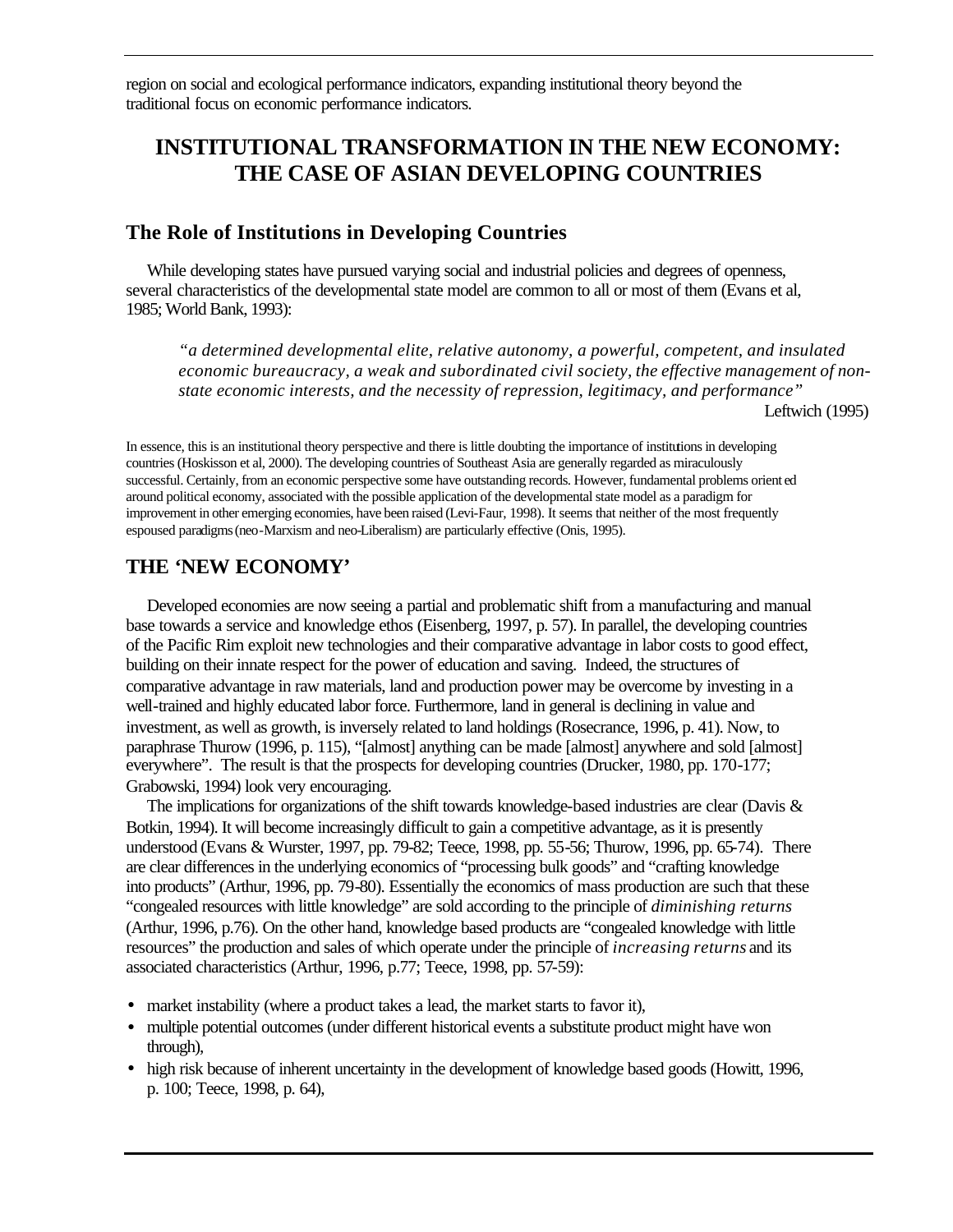- the ability to lock in a market (Teece, 1998, p. 58),
- the possible predominance of an inferior product, and
- super normal profits for the winning product.

What this leads to is a marked difference in the characters of competition and managerial cultures associated with these differing spheres of business. The repetitive nature of *mass* production requires a corporate (and governmental) environment that focuses upon control and planning; this favors hierarchical organizational structures. This is concerned with optimization of production, quality and costs (so maximizing diminishing returns), so providing the basis for competition (Arthur, 1996, p. 79). As discussed above competition in *knowledge-based* products is about "winner take most" (Teece, 1998, p. 59), and management's mission must be to find the "next big thing". Speed is the very essence and managerial communication cannot be side tracked by hierarchical structures. Organizations competing in these fields are necessarily flat in order to effect rapid communication between senior management and the small dynamic teams that deliver innovative products (Teece, 1998, p. 59; Thurow, 1996, pp. 65-87).

The move away from hierarchy, induced by the move to knowledge-based goods, is not limited purely to organizational structures. Evans & Wurster (1997, pp. 73-75) also identify a shift in the structure of consumer decision making. In "traditional" markets they note that economic choice is regulated by the relationship between *reach* and *richness*. The former is simply the number of people exchanging information on goods or services. The latter is a construction of the amount of information on goods or services that may be transmitted at any one time, the degree to which information is customized, and the degree of interactivity in the transmission process. Rich information on a product can only reach a relatively narrow market. Conversely poor information can reach a much broader audience.

The advent of the information society (the spread of information and computing power through home and office networks) transcends this traditional relationship, since it allows more people to access more information. As communication bandwidths available to consumers continue to expand and computers continue to fall in price (Dell, 1998), so the power of the New Economy will continue to grow. This will encourage the further development of "hyperarchies", such as the Internet (Evans & Wurster, 1997, p. 75). These structures, it seems, deconstruct both value and supply chains, so presenting a considerable challenge to firms, since strategies, corporate structure and corporate identity must each be rethought to cope with the consequent fluidity. At perhaps its most fundamental level this means that manufacturing location will be less important than the quality of the brand (Hall, 1989; Thurow, 1996, p. 115).

Amongst these newly emerging organizational and politico-economic structures (Rosecrance, 1996, pp. 39-41) is the *virtual corporation* (Dell, 1998). Herein modern communication and transport technologies mean that production capability need not be located in the country from which it draws its investment and product design (Wind & Main, 1998, pp. 247-266). A step further on from this, is the trend towards outsourcing with businesses retaining only their core activities, resulting in what Dell (1998) terms "virtual integration". What this essentially means is that the value chain fragments, with each business element able to optimize its individual competitive advantage, whilst working in equitable collaborative arrangements. Contrast this with the compromise effected in traditional organization structures (Evans & Wurster, 1997, pp. 79-80) that are closed business systems, where relationships with suppliers are governed by the purchasing power of their buyers.

An economic level above the firm and its network is the *virtual state*, where highly successful economies exist with little or no production sector. Switzerland is perhaps the leading example in Europe with GDP per capita in 1999 of  $$26,400^3$  comparing more than favorably with Germany's forecast of \$22,700. One of Switzerland's leading companies, Nestlé, has 98 per cent of its production capacity abroad (Rosecrance, 1996, p. 39).

Australia and Canada provide other outstanding examples of how it is possible to survive and prosper (with 1999 per capita GDP respectively at \$22,400 and \$21,200) from sales of raw materials and off the back of media, telecommunications, and, in Australia's case, finance. America is also increasingly 'farming out' its mass production capacity throughout the world; its corporations are increasingly searching for opportunities in "high value" services such as telecommunications (Reich, 1991, p. 47).

l

<sup>&</sup>lt;sup>3</sup> Source of all 1999 GDP figures: CIA World Fact Book, 1999.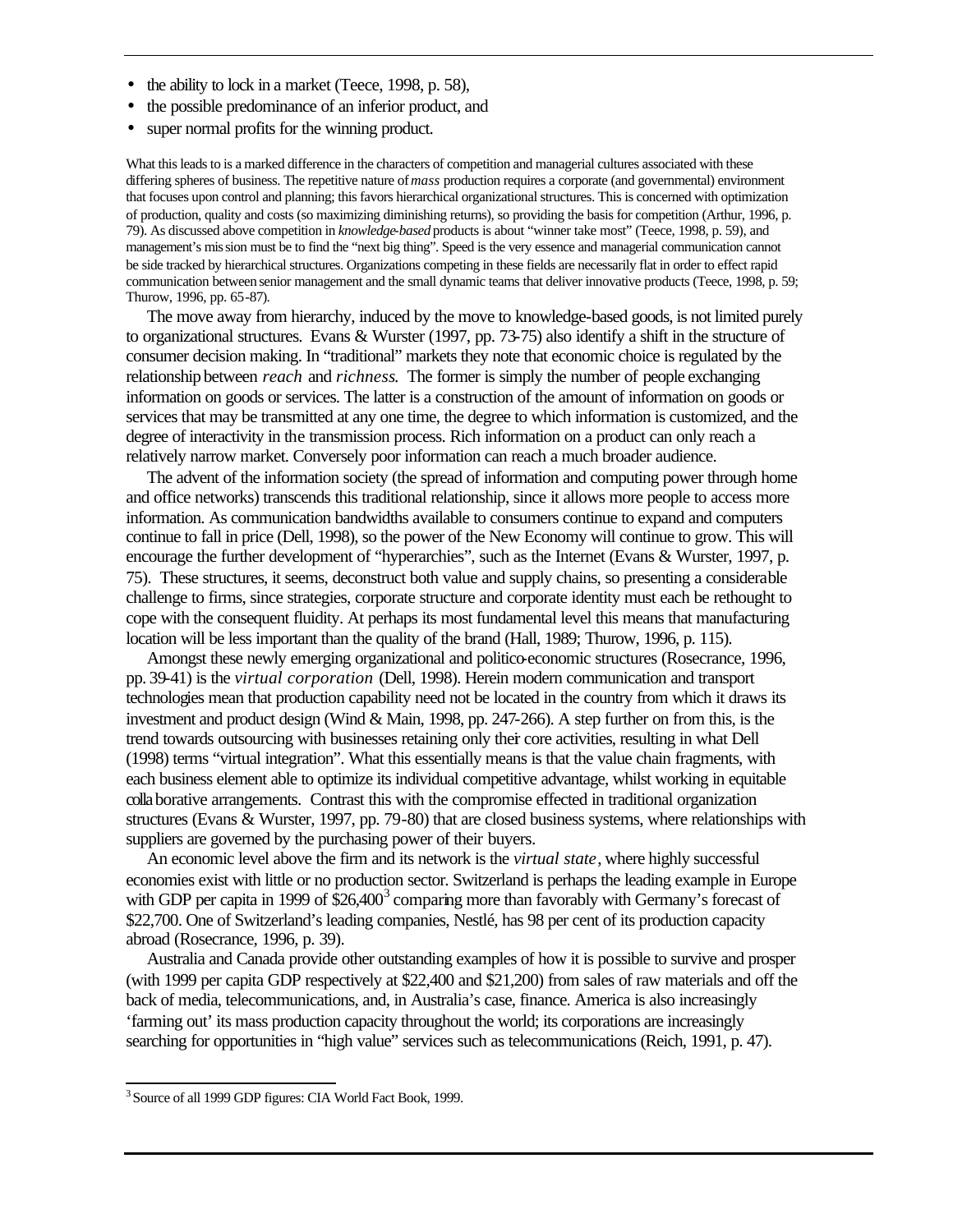These are each examples of what Rosecrance (1996, p. 39) terms "head" nations, whose expertise in design, marketing and finance may be harnessed by "body" nations.

"Body" states, such as China (1999 per capita GDP \$3,600), and India (\$1,720) offer cheap production capacity coupled to a large labor force in dire need of paid employment. Russia too falls into the body group (1999 per capita GDP \$4,000) but is deemed less attractive by dint of draconian commercial law, and an anarchic, outdated transport system. However, foreign direct investment, as well as assistance from international bodies such as the World Bank will ultimately enable China, India and Russia to become world centers of production. Why production and not knowledge work? As Landes (1992, p. 62) notes, whilst knowledge should be the freest production factor, its distribution is limited by infrastructure – few developing nations have a sufficient institutional basis for training people in knowledge skills, but this is not necessarily the case across southeast Asia.

The New Economy, enabled by the Internet, is speeding the diffusion of information and accelerating the rate at which developing countries acquire technology. Hence, the New Economy is one in which greater worldwide equity should prevail, through its effects upon the transformation of emerging economies (Economist, 2000).

# **THE NEW ECONOMY AND THE TRANSFORMATION OF THE DEVELOPMENTAL STATE**

The stakeholders in the New Economy in Asia include multinational corporations in telecommunications and information infrastructure, domestic and 'strategic information industries', content providers, service providers, network providers, governments, and end users including individuals and businesses (Lovelock, 2000).

Some go as far as to credit the New Economy with pulling Asia out of its post-crisis slump, with computer and semiconductor exports growing and Internet companies emerging (Lewis, 2000). The rise in new communications and information technology companies are both a product and a cause of financial and product market liberalization in the region. Secondary industrie s are also connected to this process, especially hardware, software, and infrastructure companies. In addition to improved productivity and efficiency enabled by e-technologies, the growth in jobs and capital in these sectors is beginning to emerge in Asia. E-commerce sales in the region have been forecast at \$1.6 trillion by 2004 (Sanders, 2000).

Several accounts of post-crisis Asia have highlighted the imperative for transformation exerted upon the Asian developmental state model by increases in global finance in the region, the transformation of the telecommunications sector and the expansion of hi-tech sectors. These factors necessitate change and transparency in old conglomerates and government-business relationship, lowering prices and improving services by increasing competition, and in fostering new sources of jobs and capital, respectively (Biers & Goad, 2000). However, the impacts of the New Economy in Asia with respect to social, environmental and economic sustainability have apparently not been considered. The implications are found both in the way the New Economy is transforming the efficacy of industrial policy in developing countries, as well as the more local impacts of hi-tech and telecommunications industries on sustainable development. It may well be that

*"we face not the end of the state, but rather the diminished efficacy of political and economic governance that is rooted in geographic sovereignty and in mutually exclusive territorial jurisdiction"* 

Kobrin (1997)

So what is leading to this 'diminished efficacy'?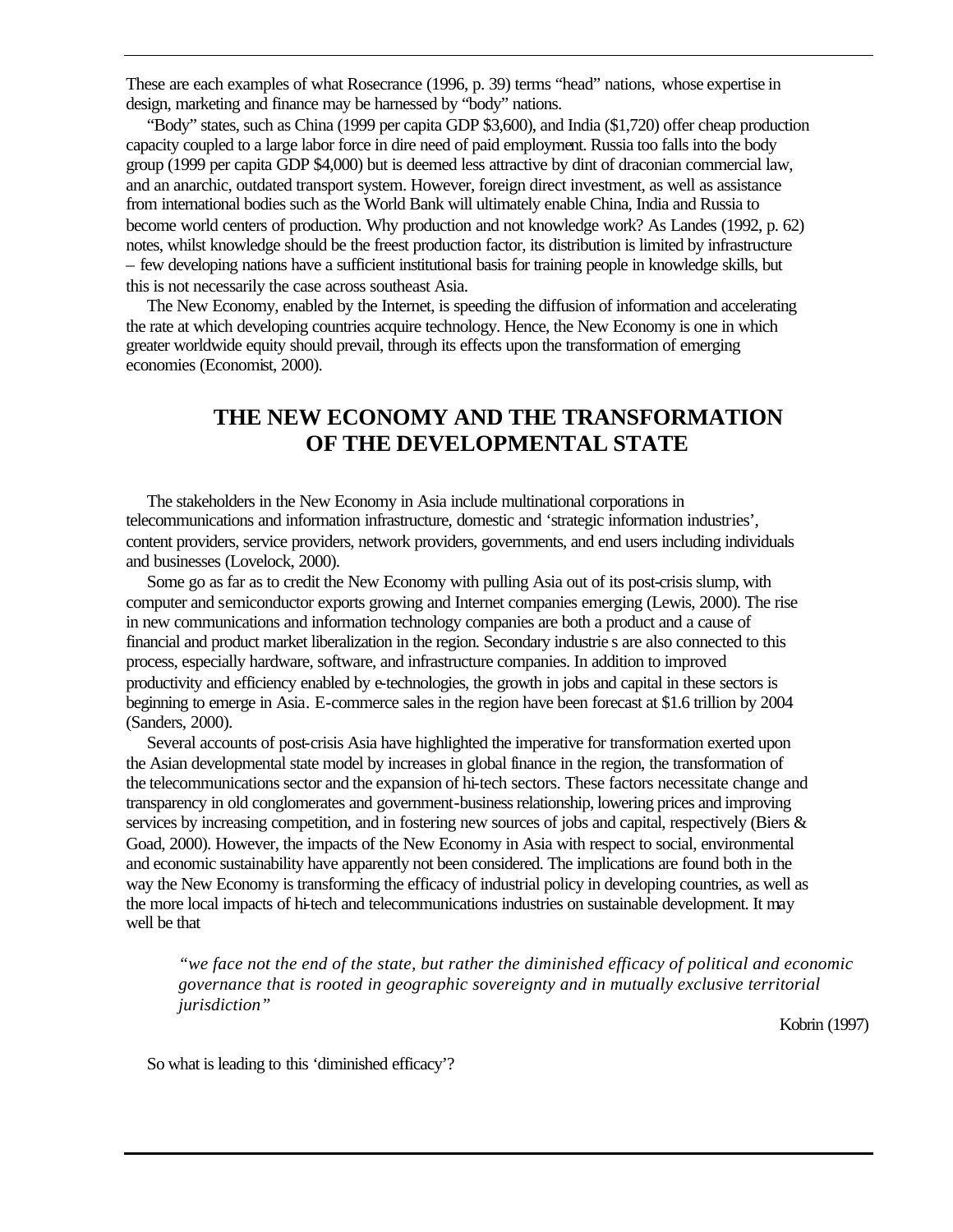# **Market Change**

Structural and global market changes in information and communications industries are necessitating change in how the developmental state relates to this sector regionally. Typically, the Asian developmental state has used a set of policy instruments including 'conditionalities' (usually necessitating joint ventures with governments or domestic firms and local content requirements) and special incentives to attract foreign investment in the information and communications sectors. In parallel governments have maintained control over the ventures in order to shape them to domestic economic growth and developmental goals (Leftwich, 1995).

For example, in the telecommunications sector, whilst some Asian governments undertook partial privatization programs in the early 1990s in the telecommunications sector, many of them kept controlling shares of up to 80 per cent (Lovelock, 1998). Yet with most Asian developing countries joining the World Trade Organization, telecommunications deregulation and liberalization have been mandated, and privatization encouraged. Privatization is on the horizon for other reasons as well. In the wake of the Asian crisis, most governments do not possess the ability to promise the huge levels of investment needed by this rapidly changing sector. In the information sector in the region, global demand for semiconductors and hi-tech equipment is driving export growth, and integrating Asian producers further into the global economy for Internet infrastructure, making this sector one of the most dependent on global, rather than national, markets. South Korea is the world's largest producer of memory chips and Taiwan's independent semiconductor foundries are the world's most expansive (Lovelock, 1998). Thus, the state's role as owner and decision-maker in communications and information industries is significantly challenged.

# **On-line Demand**

Growing on-line demand in the region and new competition is forcing change in the bulwarks of the Asian developmental state model: the huge, government-favored conglomerates. Asia currently comprises eight per cent of Internet users worldwide. In the wake of the Asian crisis, many of the region's business oligarchs are reformulating their property, heavy industry, and retail empires in light of the emerging Internet economy. Many of the old conglomerates, are forming new ventures and subsidiaries focused on Internet content provision and access, seeking newer and flatter management styles, and transferring their business processes and offerings to the online medium (Einhorn, 2000). The resulting gains in efficiency, according to East Asian analysts, could result in cost savings of up to 20 per cent (Moore, 2000). However, the restructuring of the conglomerates, apparently engendered by e-commerce (or window dressing, as some skeptics believe), coincides with the opening and liberalizing of telecommunications and Internet Service Provider markets regionally (and indeed these processes feed each other).Thus a new degree of competitive pressure is emerging from firms such as *Yahoo* and *America Online* entering Asian markets. Similarly, the rise of a young new entrepreneurial class, often Western educated and repatriated, has brought with it a challenge to the monolithic corporate cultures and networks of conglomerate Asia.

# **Government-Business Relationship**

Asian government-business relationships, which were significant determinants of investment and management in previous decades and industries, have also been transformed by the rise of the hi-tech sector. The rapid evolution of communications and information sectors (and their convergence) are apparently difficult for Asian developmental state industrial policy machines to grasp:

*"The legal, regulatory, and business enviro nments required to support enterprise development and growth in the digital economy are also significantly different from those needed for*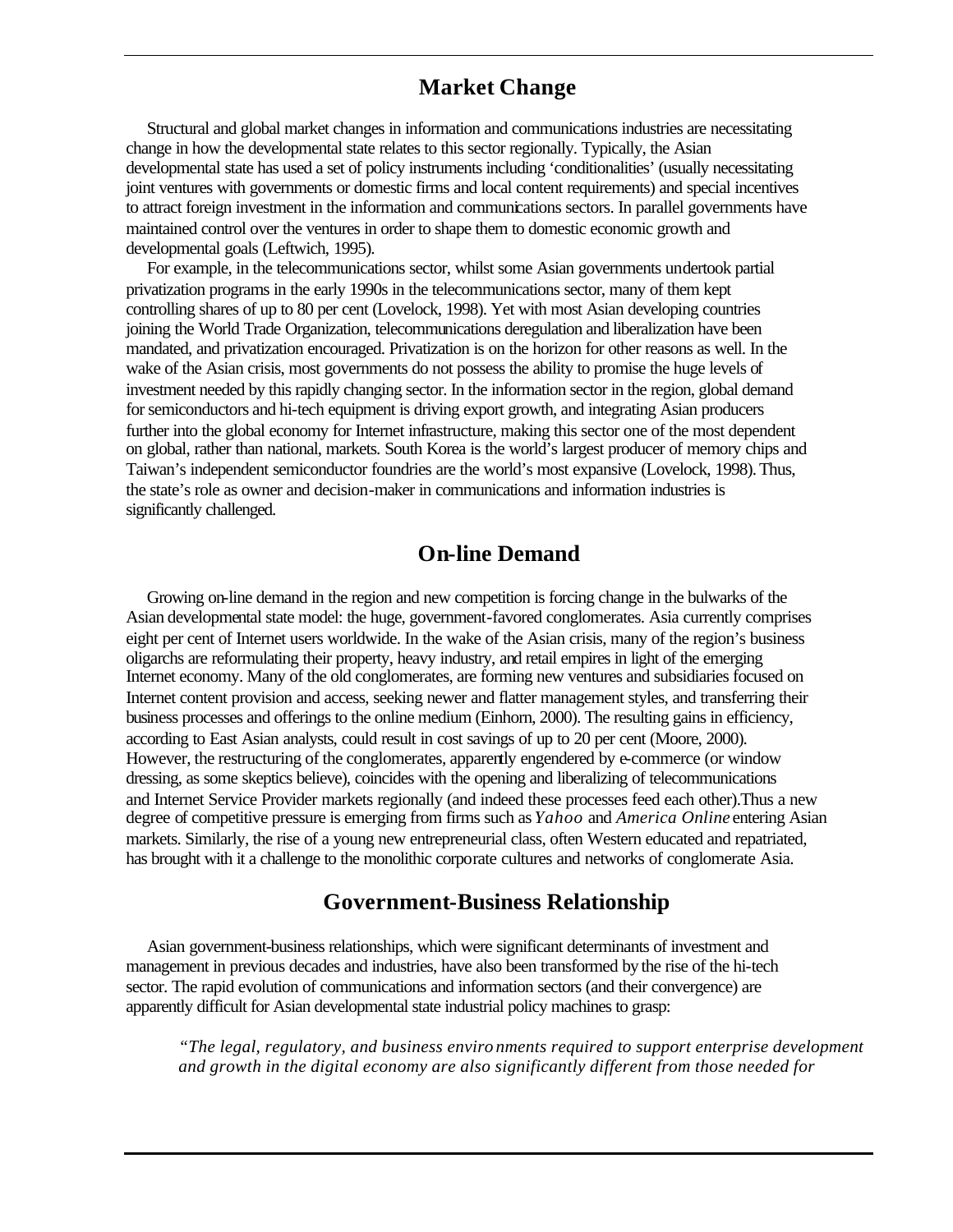*traditional enterprise. This presents challenges to governments and regulatory authorities, who must adapt national and international policies in a pro -enterprise way"* (Irish Department of Enterprise, Trade and Employment, 1999)

Additionally, so-called "post-industrial" technologies like telecommunications and multimedia software are changing so fast that even the most nimble governments find they cannot respond quickly enough (Hirsch, 1993). Also, of course, in the wake of the financial crisis, the government funding and will to finance the massive infrastructural and technological investments required by the growing demand for telecommunications and new media goods and services have been significantly curtailed. States are relegated to the role of market conduits and facilitators. This manifests in Asia through developmental state governments attempting to implement changes that improve the e-business climate within their borders in order to attract investment. This includes the development of appropriate infrastructure, cost effective real estate, legal systems and capital markets that nurture knowledge-based industries, and liberalizing telecommunications, but above all requires investment developing a workforce with the right level of technological skills (Bickers, 1999). The role of the developmental state is relegated to institutional conduit rather than financier or technocratic guardian of the hi-tech industry.

Some Asian developing countries have taken longer than others to adjust to this new role. Thailand is an example of a developmental state that has attempted to use old-style industrial policy to guide development of the telecommunications and Internet industries operating in its domain. When the Thai Ministry of Commerce's Business Economics Department offered a free web-site for local firms to engage in e-commerce, only about 100 firms actually developed interactive sites through the program. Thailand's Internet infrastructure also remains under state control, meaning that prices for Internet service provision are higher and dissemination of access is less developed than in neighboring countries such as Malaysia. Not only does Thailand's old-style developmental state not encourage growth in the sector, it creates disincentive within the private sector for developing infrastructure and acts as an impediment to the development of internal markets. This in turn limits the export opportunities available to local firms that are attempting to reach global markets or integrate themselves into the supply chains of global manufacturers (Crispin, 2000). The Thai stock market does not list one '.com' company and has been largely ignored by global tech-hungry investors. Thus, the price of maintaining the old style of developmental state policy may be that various areas remain outside the e-economy.

Most importantly for this study, such challenges to the coordinating role of developing countries, and the market-facilitating posture usually adopted by developing countries as a result, have direct and indirect impacts on sustainable development in the region, which we will now explore.

### **The New Economy and Sustainable Development in Asia**

#### **Economic Axis**

The developmental state policies of East Asia are credited with the region's prolific economic growth, which increased its share of global GDP from four per cent in 1960 to more than a quarter by the early 1990s (Hirsch, 1993). The main characteristic of successful developing countries has been a strategic focus on economic development that supports a disciplined market-guiding role for the state (Grabowski, 1994; Harriss et al, 1995; Lovelock, 1998; North, 1990). This role is effected through the creation of elite coordinating bodies, which use their considerable influence to develop public -private partnerships, in order to forge links and exercise considerable influence upon essential industries. The practice of targeting strategic industries for investment, controlling capital flows, and maintaining some import barriers to allow domestic industries to flourish, are a hallmark of orthodox developmental state industrial policy.

This neo-liberal perspective promotes a reliance upon free markets and competition as vectors for industrial success (Onis, 1995). Furthermore, success seems to be particularly narrowly defined here, restricted as it is to economic measures.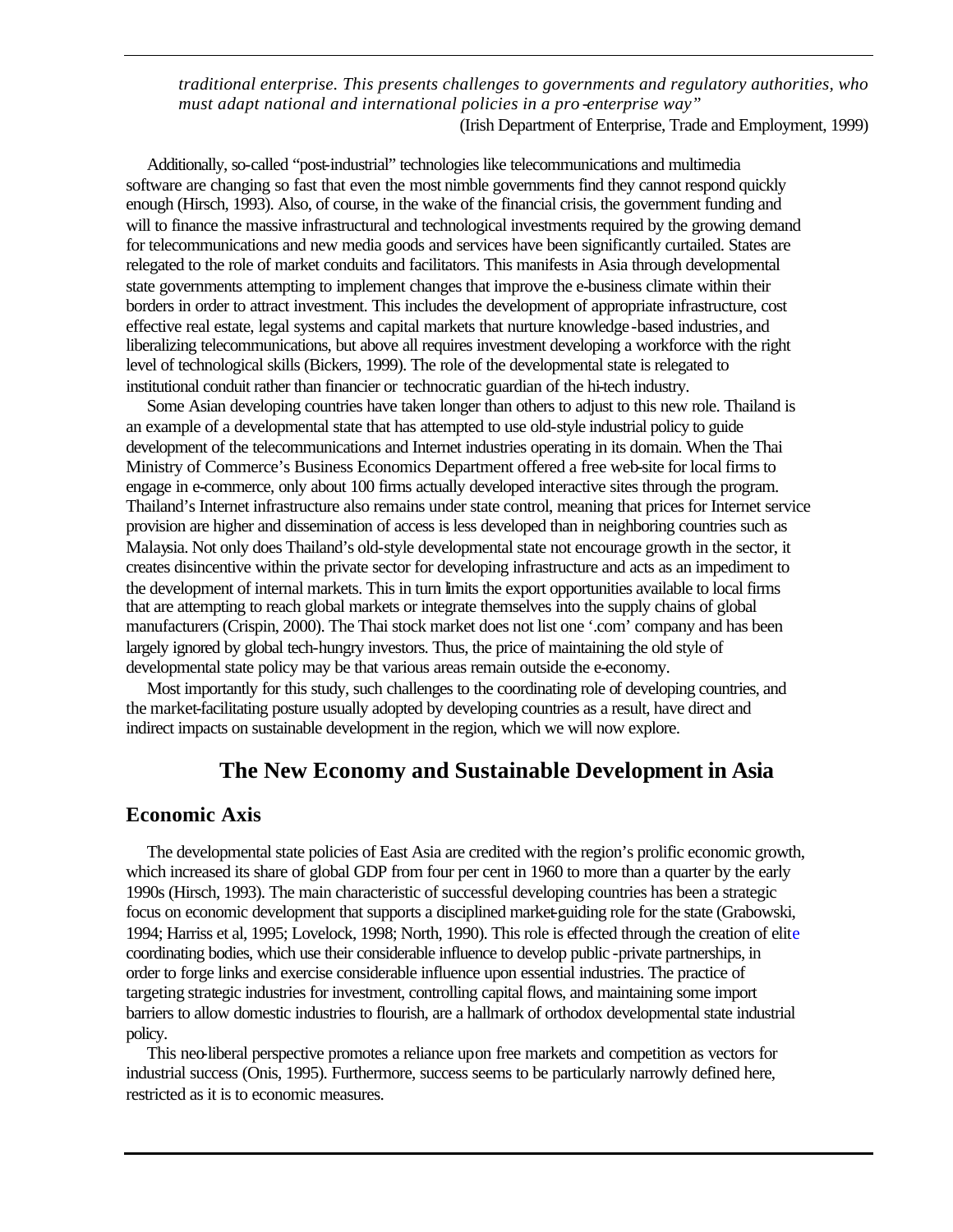The post-crisis technology revolution in Asia is fostering many economic changes. "As part of the wider technology revolution, which encompasses phenomena like the Internet, ubiquitous communications, and unlimited computer processing capacity, e-commerce offers great promise to the Asian economies. Enthusiasts assert that e-commerce will sweep away market inefficiencies, such as excessive transaction costs, asymmetric information, and natural monopolies, breaking up arcane market barriers" (Asian Business, 1999). From the microeconomic perspective, e-commerce has the potential to make business processes of all kinds more economically and temporally efficient. Putting finance, distribution, and business processes online could potentially affect up to 30per cent of the wealthgenerating processes, which comprise GDP (Perez-Esteve and Schuknecht, 1999). On-line purchasing has the advantage of increasing price transparency and competition, thus lowering prices. Smaller firms are particularly likely to be able to benefit from pooling their buying power and bargaining for purchases of indirect inputs such as office equipment and electricity (Goldstein and O'Connor, OECD). The potential access to spatially diverse markets offered by the Internet is another significant advantage, since worldwide business to business and business to customer e-commerce allows countries to specialize and develop economies of scale. This reinforces the benefits of trade liberalization (Goldstein and O'Connor, 2000).

Another significant change is the rise in new types of finance in the region, which inevitably have effects on corporate governance practices. In light of the struggles faced by Asian domestic banks, many Internet start-ups and companies adopting e-commerce in Asia are beginning to list on the NASDAQ. Furthermore, Asian developing countries are seeing the rise of their own versions of hi-tech stock markets, such as Hong Kong's Growth Enterprise Market, to foster growth of the sector (Biers and Goad, 2000). Equally, foreign lending is moving into the region with vigor, both in the form of venture capital and bank lending. The results could be positive for economic growth, consequently demanding changes in corporate governance and financial transparency, leading to a higher probability of economic sustainability and accountability.

However, increased reliance on equity financing means that companies may become more shareholder focused. Traditional companies living under the financing and industrial policy umbrellas of developing countries had specific economic and social goals set for them by state 'technocrats'. Financing by way of equity markets may narrow the stakeholder field of many companies to a focus on global shareholder returns at the expense of local economic and social obligations. Additionally, there is significant concern, and rightfully so, that the short-termism and 'bubble'-producing 'frenzy' involved in Western speculation in Asian markets will undermine longer term economic sustainability. Crispin & Mitchell (2000) note that stock market deregulation, especially in Southeast Asia, has not consistently imposed disclosure rules and accounting standards for listed companies. Whilst increasing valuations have certainly fueled growth and entrepreneurship in the sector, the dependence on global and regional stock market capital leaves them, and whole parts of developmental state economies, badly exposed and vulnerable to changes on NASDAQ and other hi-tech stock markets regionally. In this context, any downturn in NASDAQ would have severe consequences for Asian technology start-up firms, not to mention the rest of the regions listed companies. (Saywell, et al 2000).

Equally, in order to compete with the more risk-comfortable NASDAQ as a source of finance, Asian stock markets, such as Hong Kong's GEM and Singapore's SGX, have relaxed some of their listing requirements (for example, a proven record of profits). Whilst these arguments are common in the debate surrounding hi-tech stock markets, the potential social impacts of economic non-sustainability are less well understood. An economic slowdown in the region's hi-tech industries not only affects economic growth, but also slows job creation and the formation of new post-crisis social security systems at a time when wide-scale restructuring is leaving many households vulnerable. As finance markets globalize, a disjunction is created between electronic markets and political geography (Kobrin, 1997).

Additionally, as a result of the rise of the New Economy, the conglomerates that were the cornerstones of economic growth in developing countries in the past face structural and competitive challenges. Small firms can buy in services from outside more cheaply, and, in overall terms, barriers to entry should fall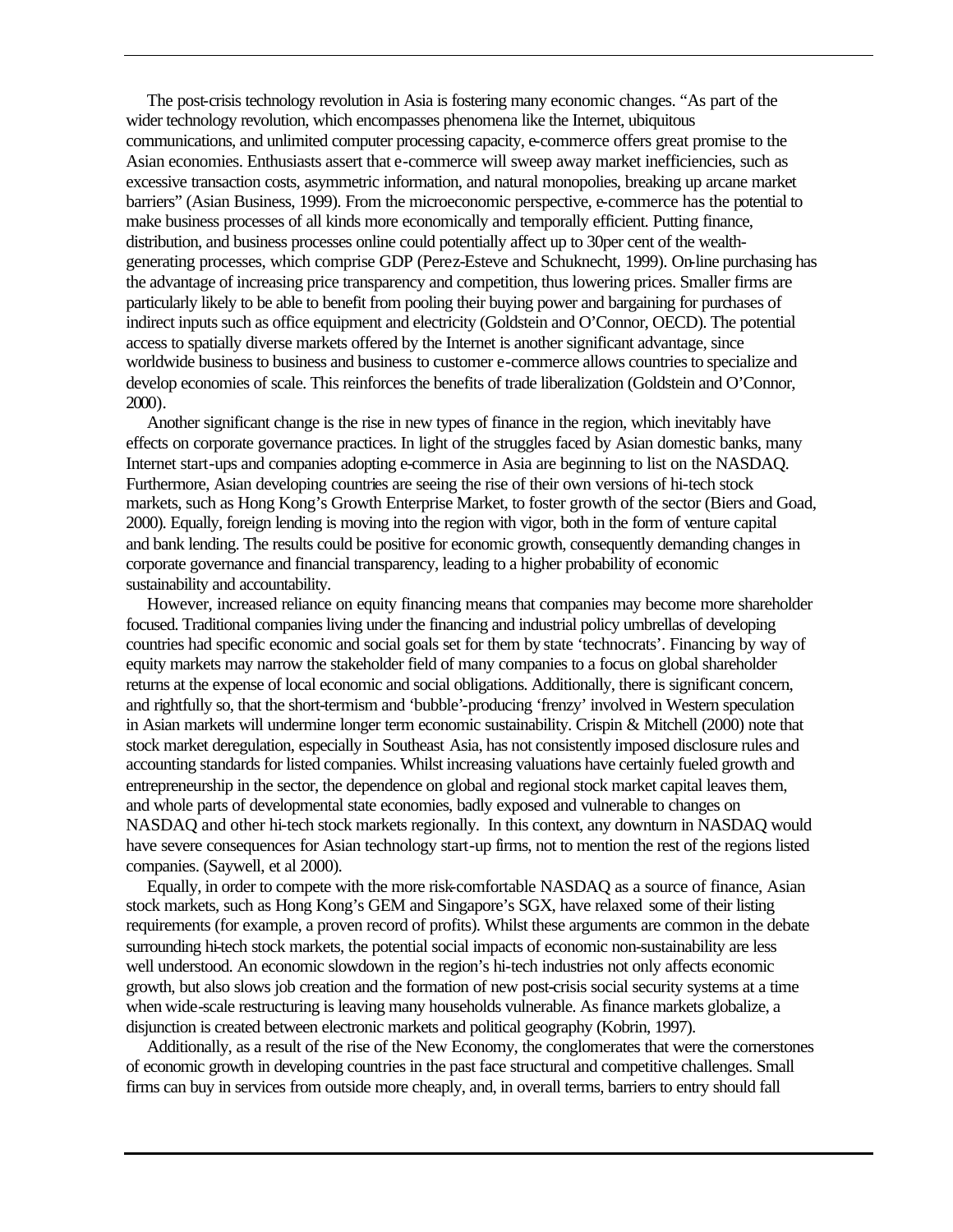(Goldstein and O'Connor, 2000). Thus, the rise of the New Economy and its technologies may set the stage for further corporate restructuring and 'down-sizing' in the region, straining social safety nets and household resources.

 Others doubt that the requisite precursors to the development of a strong hi-tech industry and online business processes really exist in Asian developing countries:

*"Asia today still lacks the kind of super-liquid and vast capital markets, venture-capital networks, world-class universities, risk-taking culture, restructuring ethos, and high-tech talent pool that set the stage for the amazing run of growth the US has had since the mid -1990s"* 

Bremner and Ihlwan (2000).

Thus, the picture of economic sustainability in the hi-tech industry in Asia is a complex one.

### **Social Axis**

Through linking industrial development to social goals, Asian developing countries have markedly and progressively raised the standard and level of provision of education, health and housing, as well as improving transport infrastructure (Leftwich, 1995). Many of these states rank highly on the human development index (HDI), a combined measure of national income, life expectancy, and educational attainment. Similarly, many have succeeded in achieving high personal savings rates and relative income equality, while keeping inflation low and interest rates stable (Hirsch, 1993).

The social impact of the New Economy has yet to be explored in great detail, though the 'network society' has been defined as a qualitatively new form of social organization (Bell, 1999; Castells, 1996). Most significantly, perhaps, is that the Information Society has grown up largely without a 'social contract', at a time when the traditional social safety nets of developing countries are facing challenges. As Braman (1993) elucidates, the most recent stage in the emergence of the information society includes

*'the harmonization of communication systems of the same type across national boundaries, of communication systems with each other, and of communication systems with other types of social systems'*

 The way that this is manifesting in Asian developing countries necessarily transforms the social contract between industrial policy and national welfare, which defined the growth era.

 The 'digital divide' has quickly become a euphemism for all that is potentially dangerous about differential access to the Internet, both within and between countries. Information access and the development of communications network infrastructure in developing countries have remained high on lists of developmental state priorities (Cruise-O'Brian, 1983). Yet, the degree of access is variable, even within Asia. In Singapore, for example, 40 per cent of households have a computer while in China the figure is 1.7 per cent (Bremner and Ihlwan, 2000). Concern over the digital divide has focused on the ways in which the Internet can empower both consumers and citizens, and how lack of access to this potentially valuable tool can create a new form of disadvantage. As consumers, the economic advantages of being connected have been equated to having more perfect information about markets and prices. Socially, the benefits to citizens have ranged from having access to more information about political processes and decision-making to gaining knowledge from various online sources previously inaccessible (Arunachalam, 1999). Community access, especially in rural areas, to the Internet has yielded benefits towards economic development, but also has the potential to cause social and cultural disruption in the process.

There are many projections of the potential of the New Economy to create new jobs. Low unemployment levels, which coincided with the rise of the New Economy in the United States, led many to believe that these growth industries are a reliable source of job-creation and wealth. Yet in developing countries, facing liberalization of service markets at the behest of the World Trade Organization and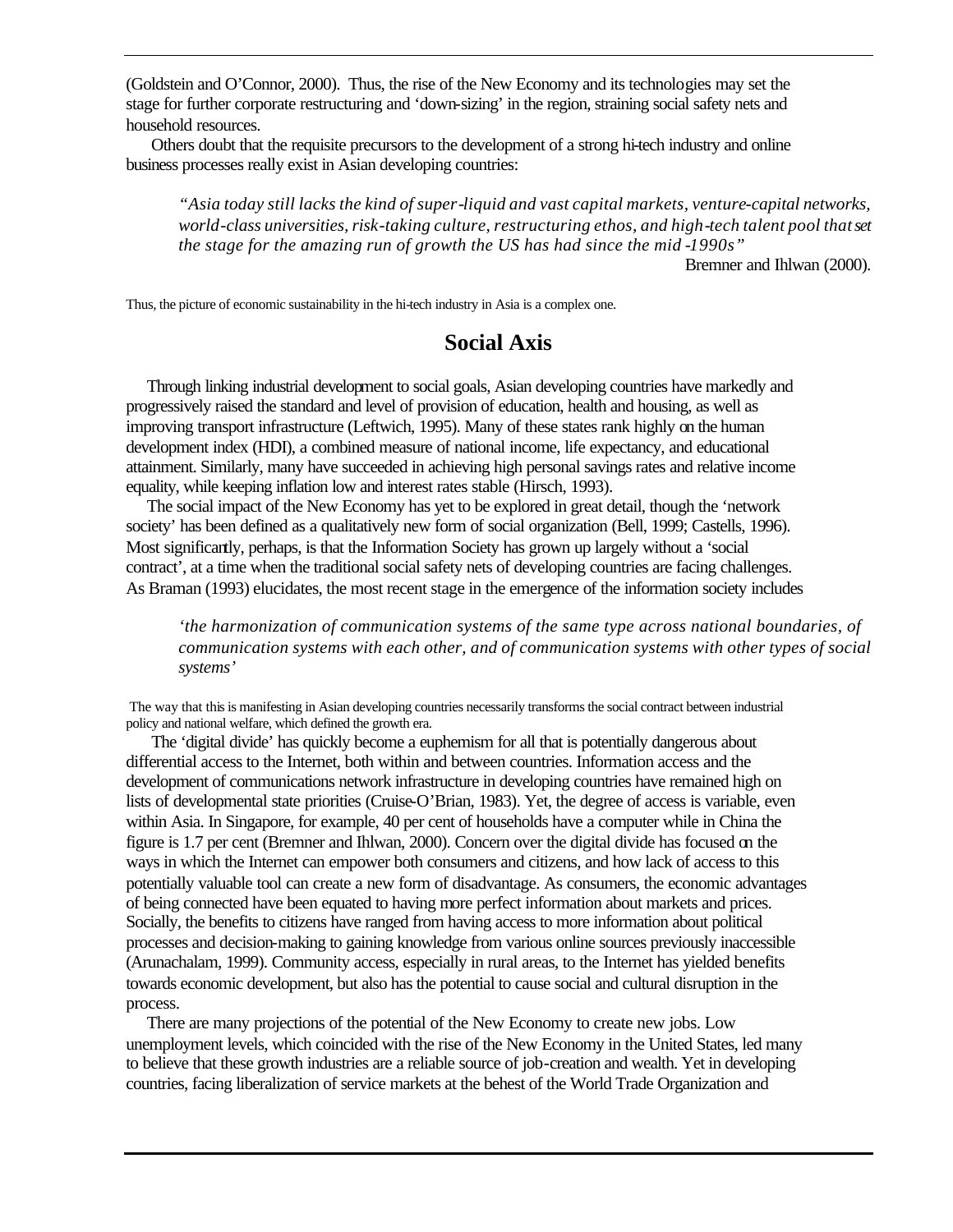struggling to absorb redundant workers following 'rationalization' in conglomerates, the job contribution of the New Economy may be less clear. Additionally, the increased competition faced by local companies from both e-commerce and from market liberalization may cost jobs in the short term (85 per cent of money spent by Asian consumers on e-commerce currently goes to US companies). Additionally, Asian retailers may face a loss of market share to online global rivals, making long-term job guarantees precarious (Jordan, 1999). There is evidence that work patterns are changing as well with the rise of the digital economy. These promise to affect not only the number, but also the nature, of jobs in Asian developing countries.

The way in which the information economy transforms the typical revenue-raising activities of the developmental state has potential impacts for the social axis of sustainable development in Asia. The location of taxable income and the pressure for tax moratoriums present among many in the industry mean that e-commerce, an integral part of the New Economy in Asia, could significantly limit the available tax base thorough which developing countries have traditionally provided public and social services. Of course this depends on whether or not the Internet becomes the retail venue of choice for both producers and consumers. Even in the US, where Internet penetration is now at over 50 per cent, Internet sales only accounted for less than one per cent of total retail sales in 1999 (Burns & Taylor, 2000). In the US, it is predicted that the moratorium on Internet tax will cost state and local governments up to two per cent of their normal tax base in the next five years (Banham & Orton, 2000). But regardless of the current state of infrastructures, the trend is towards growth, especially with the Internet evolving as a platform for global sourcing and supply chain coordination. The trick is for governments to ensure equity between orthodox retail channels and e-commerce firms, whilst balancing their need for tax revenues (Pasternak, 1998).

E-commerce in effect can dissipate the connection between a specific location and an incomeproducing activity, thus rendering traditional territorial tax collection problematic (Kobrin, 1997).

Equally, the access to information and ideas via the Internet has the potential to challenge the political control exerted over civil society by 'developmentalist' elites in government. By nature the Internet is essentially subversive, since there are no easy means of controlling access or content, and the expanding variety of access points (most recently through WAP phones) further resists effective control (Choucri, 2000).

Internet access may loosen government control over information in Asian developing countries. While some Asian developing countries such as South Korea and Taiwan have already shifted, through popular pressure, to more democratic forms, others are just beginning to stir. The Asian economic crisis severely undermined the legitimacy, based on sustained economic growth, enjoyed by many Asian developing countries for many years. Additionally, the rise of the New Economy in Asia has provided governments with a new impetus to relax political control: entrepreneurship requires the ability to think creatively and outside existing paradigms. Thus, for example, Singapore's developmental elites have invited Western experts to their bureaucracies and schools to teach 'lateral thinking'. Some Asian 'developmentalists' fear that the top-down control, which was necessary in the era of the single-minded pursuit of growth, may undermine bottom-up entrepreneurship, the most important driver of the New Economy. However, the free flow of ideas on the Internet and freedom from censorship are not guaranteed. Nevertheless, the New Economy may prove to be an important political and social change agent in the region.

# **Ecological Axis**

The ecological axis of sustainable development has been, unfortunately, a rather low priority for most Asian developing countries in the pursuit of economic growth and social cohesion. Environmental protection had largely been considered a luxury for developed countries and a concern for a later stage of development, and state institutional interventions in industrial planning in Asia have rarely focused on environmental performance. However, the imperative of environmentally sustainable development has come to be a more important goal for Asian developers as the economic costs of neglect have become apparent. For example, the Indonesian fires of 1997, the deterioration of public health in very large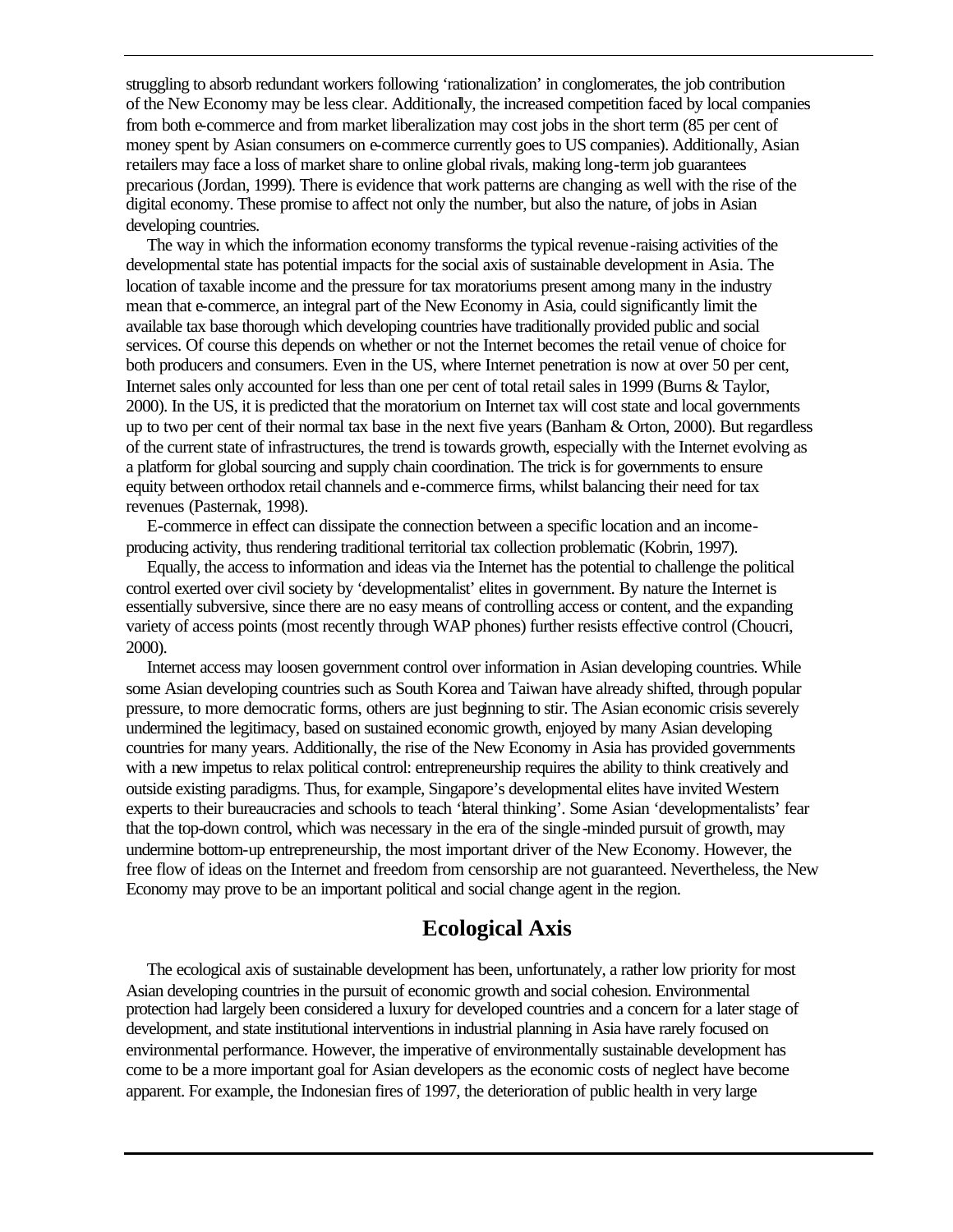metropolitan areas, and the economic and environmental costs of traffic congestion have begun to have tangible impacts on economies and welfare in the region, and Chinese cities currently have 14 times the level of suspended particulates as do US cities (Davis, 1997). According to the World Health Organization (1992), the majority of the 15 most dangerously polluted cities of the world (with particulate and emissions concentrations significantly higher than healthy levels) are large Asian cities. Additionally, with climate change encroaching, Asia's largely commercial coastal regions face significant threats. The imperative for action on environmental protection grows daily.

Coinciding with the rise of the New Economy has been a significant improvement in resource efficiency, particularly energy efficiency. The energy efficiency of the US economy improved by only one per cent per year, between 1986 and 1996. In 1997 and 1998, it improved by three per cent each year, and this is the most energy profligate nation in the world at a time of very low energy prices (Hewett, 2000). Obviously every industry has a different environmental impact. Some literature on preliminary impacts of the new economy on environmental indicators such as energy efficiency, 'dematerialization'<sup>4</sup>, and the material content of goods and services, has indicated that there may be cause for hope that the hitech sector may replace more energy-intensive or 'pollutive' industries as a source of growth in economies worldwide. In this scenario, knowledge and information replaces concrete goods as products, and the ecological impact of production processes is lowered.

However, some of these attributions may be overly optimistic, and there is danger in seeing the digital economy as a panacea for environmental problems. The hi-tech sector itself has been notably lax with respect to its environmental responsibilities (e.g. the production process of silicon chips has an extreme ecological impact)

As with any cost-saving measure, where the digitalization of business processes leads to gains in efficiency and profitability, companies may use gains to reinvest in increases in production, and a net increase in resource use and pollution may well follow. Thus, energy and resource savings created by the Internet economy are not simply linear results of the process of digitalization; they, in turn give rise to potential increases in production and environmental strain. Energy-use itself, through the proliferation of information and communications technologies, combined with rising population levels, may prove to be environmentally unsustainable. Finally, there is the likelihood that by creating a true 'global market' through the expansion of e-commerce to Asian consumers, the New Economy will also be a consumer society. Increases in global levels of consumption may not be ecologically sustainable (UNRISD, 2000).

<sup>&</sup>lt;sup>4</sup> Referring to the rise of a "new capitalism", in which the most important assets, and most of the products, are intangible, and within which competition will turn on the application of knowledge, ideas and creativity to commercial ends' - Leadbetter, 1998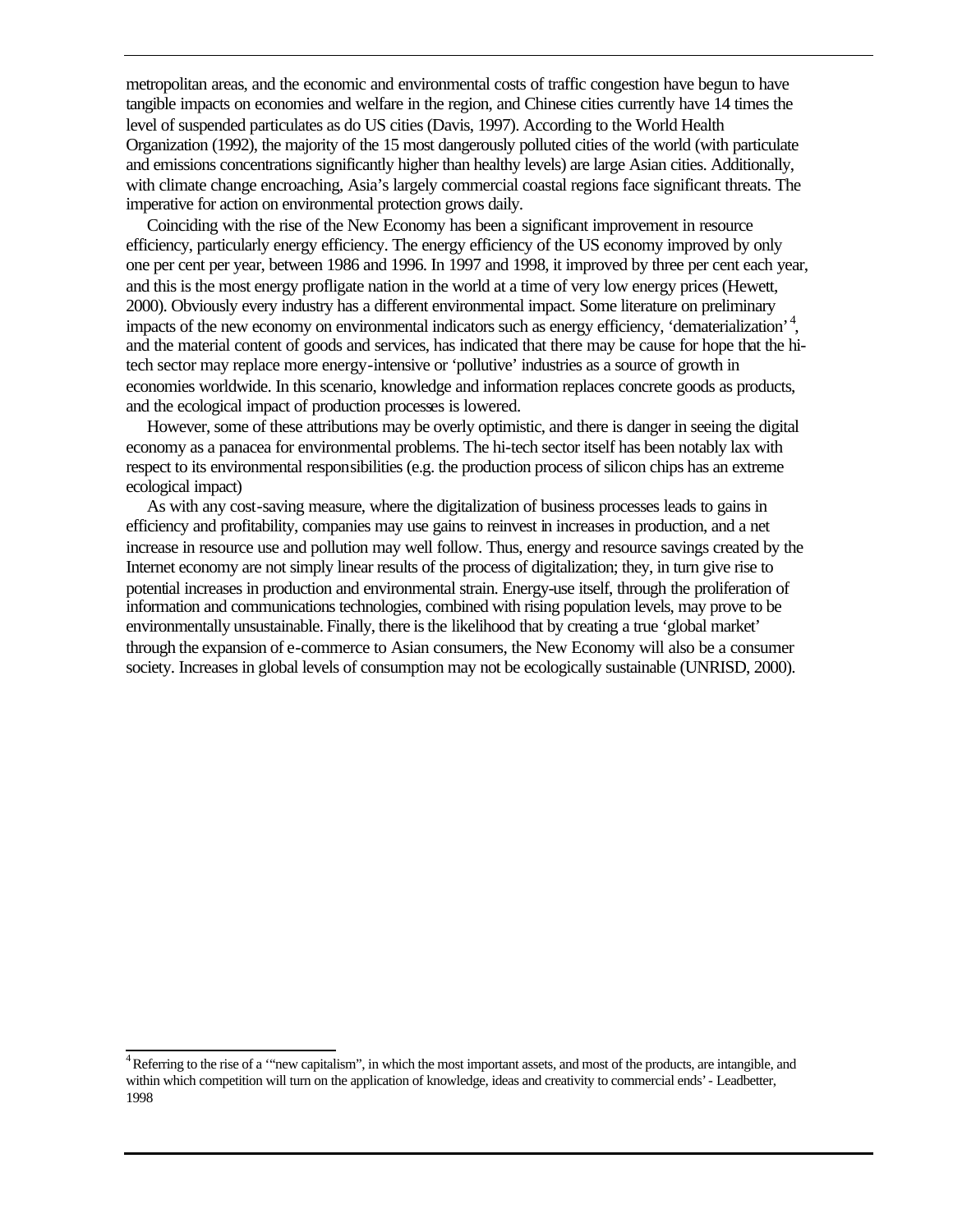# Conclusion: ALTERED STATES

The New Economy in Asia is changing the balance of economic, social, and ecological impacts of the private sector in the region away from strong state control. Hence, the globalization of both the financial and operational structure of the growing telecommunications and information sectors in Asia means that the decisions that impact sustainable development will now be made by a devolved governance network of public, private, and financial sector actors. Asian developmental state technocrats are no longer able to formulate their traditional alignment of industrial and social policy.

Just as in other regions and decision-making fields, a successful move towards sustainable development may depend less on the existence of public and private sector social, environmental, and economic policies, and more on the way in which these are successfully integrated. However, central to this process must be public recognition and deliberation of the interrelations between the New Economy and sustainable development. We are at the stage where we, as policymakers and businesspeople, still have the opportunity to shape the trajectory of the New Economy to ensure that its proven economic promises are underwritten with a commitment to ecological and social sustainability.

#### **References**

- Arthur, W.B. 1996. Increasing returns and the new world of business. *Harvard Press Review*, July/August.
- Arunachalam, S. 1999. Information and knowledge in the age of electronic communication: a developing country perspective. *Journal of Information Science*, 25(6): 465-476.
- Atkinson, G., Duborg, R. Hamilton, K. et al. 1997. *Measuring Sustainable Development: Macroeconomics and the Environment.* Edward Elgar: Cheltenham.
- Asian Business 1999. *E-challenge*. Hong Kong: Far East Trade Press.
- Bell, D. 1999. *The coming of post-industrial society: A venture in social forecasting*. New York: Basic Books
- Bickers, C. 1999. Asia's race to go digital. *Far Eastern Economic Review*, 162(26 July): 8-11.
- Biers, D., & Goad, G. 2000. Wired for change. *Far Eastern Economic Review*, 163(27).
- Braman, S. 1993. Harmonization of systems: the third stage of the information society. *Journal of Communications*, 43(3): 133-140.
- Bremner, B., & Ihlwan, M. 2000. Edging towards the information age. *Business Week*, January 31: 90- 91.
- Burns, S. and Taylor, C. 2000. Promises, promises*. Far Eastern Economic Review*, 163(14): 42-44.
- Castells, M. 1996. *The rise of the network society*. Blackwell: London.
- Child, J., & Lu, Y. 1996. Institutional constraints on economic reform: the case of investment decisions in China. *Organization Science*, 7: 60-67.
- Choucri, N. 2000. Cyber-politics in international relations. *International Political Science Review*, 21(3): 243-263.
- Crispin, S. 2000. Logged off. *Far Eastern Economic Review*, 163(3): 45.
- Crispin, S., & Mitchell, M. 2000. Market free-for-all. *Far Eastern Economic Review*, 163(22): 46-50.
- Cruise-O'Brian, R. 1983. *Information, economics, and power: the north-south dimension*. London: Hodder and Stoughton.
- Davis, D. 1997. Short-term improvements in public health from global climate policies on fossil-fuel combustion: an interim report. *Lancet*, 350: 9088.
- Davis, S., & Botkin, J. 1994. The coming of knowledge-based business. *Harvard Press Review*, September/October.
- Dell, M. 1998. The virtual firm. In D. Fishburn (ed.) *The world in 1999*. London: The Economist Publications. p. 124.
- Drucker, P.F. 1980. *Managing in turbulent times.* Oxford: Butterworth-Heinemann.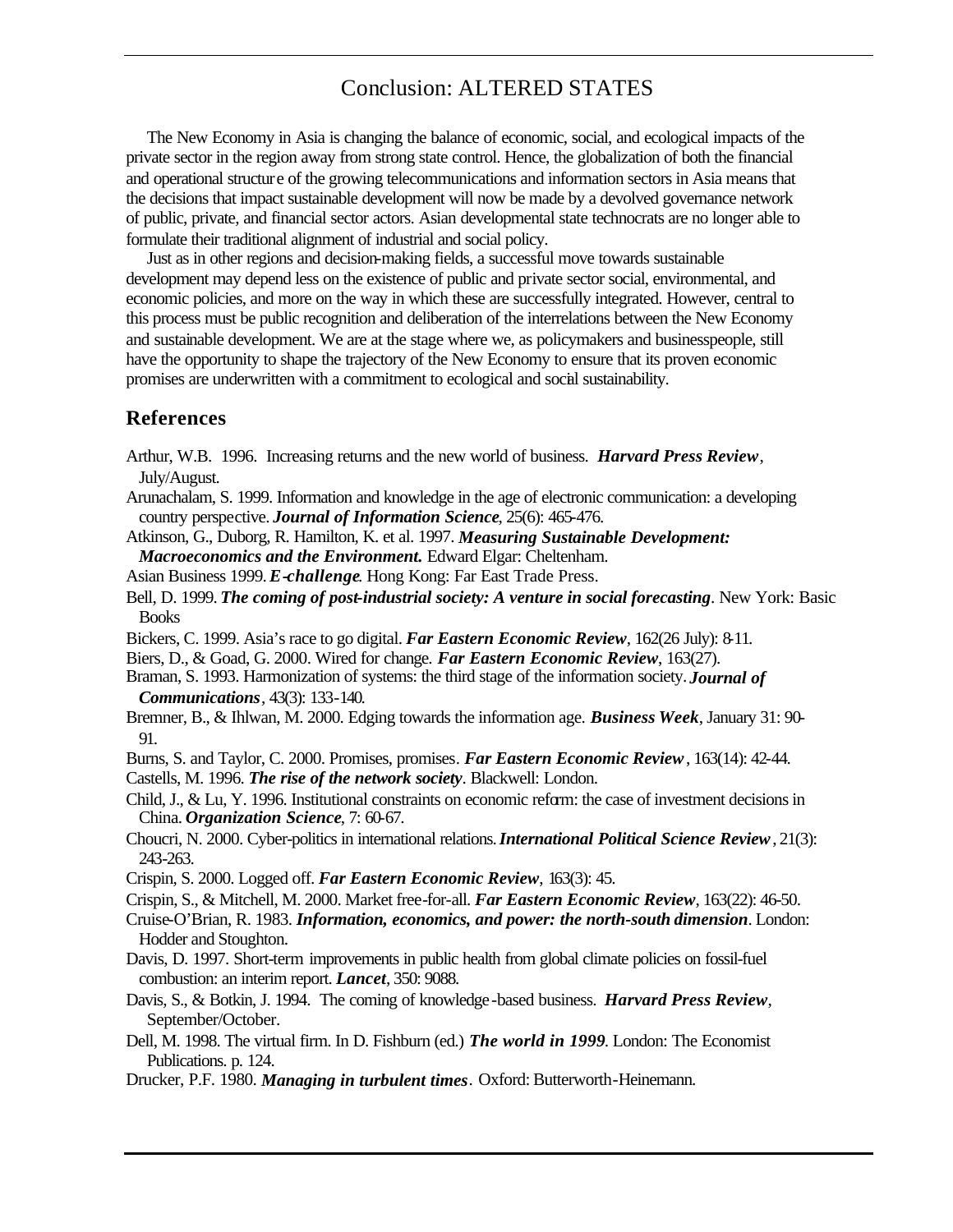Economist, 2000. Special article: Internet economics: A thinkers' guide. *The Economist*, 355(8164): 64- 66.

Economist Intelligence Unit. 1998. The world in figures: countries. In D. Fairburn (ed.) *The World in 1999*. The Economist Publications. 87-94.

Einhorn, B. 2000. Look who's taking Asia digital. *Business Week*, Feb. 21: 102-112.

- Eisenberg, H. 1997. Reengineering and dumbsizing: Mismanagement of the knowledge resource. *Quality Progress*, May: 57- 64.
- Evans, P., Rueschmeyer, D., & T. Scocpol (eds.) 1985. *Bringing the state back in*. New York: Cambridge University Press.
- Evans, P.B., & Wurster, T.S. 1997. Strategy and the new economics of information. *Harvard Business Review*, September-October: 71-82.
- Goldman Sachs 2000. The shocking economic effect of B2B, *Global Economics Papers*, No. 37.
- Goldstein, A., & O'Connor, D. 2000. *E-commerce for development: prospects and policy issues*. OECD Technical Paper No. 164. Program on Globalizing Technologies and Domestic Entrepreneurship. Paris: OECD.
- Grabowski, R. 1994. The successful developmental state: Where does it come from? *World Development*, 22(3): 413-423.
- Harriss, J., Hunter, J., & Lewis C.M. 1995. *The new institutional economics and third world development*. London: Routledge.
- Hart, S.L., & Milstein, M.B. 1999. Global sustainability and the creative destruction of industries. *Sloan Management Review*, 41(1): 23-33.
- Hay, C., & Marsh, D. 2000. *Demystifying globalization*. Basingstoke: Birmingham.
- Hirsch, M. 1993. The state strikes back. *Institutional Investor*, 27(9): 123.
- Hiwaki, K. 1998. Sustainable development: framework for a General Theory. *Human Systems Management*, 17(4): 267-279.
- Hoskisson, R.E., Eden, L., Lau, C.M., & Wright, M. 2000. Strategy in emerging economies. *Academy of Management Journal*, 43(3): 249-267.
- Ireland Department of Enterprise, Trade and Employment. 1999. *The policy requirements: the developing digital economy.* Dublin: DETE.
- Jordan, T. 1999. The silent revolution. *Asian Business*, 35(3): 30-31.
- Kobrin, S. 1997. Electronic cash and the end of national markets*. USIA Electronic Journal*, 2(4).
- Landes, D.S. 1992. Homo faber, homo sapiens: knowledge, technology, growth, and development. *Contention*, 1(3).
- Lee, J. & Miller, D. 1996. Strategy, environment and performance in two technological contexts: contingency theory in Korea. *Organization Studies*, 17: 729-750.
- Leftwich, A. 1995. Bringing politics back in: towards a model of the developmental state. *Journal of Development Studies*, 31(3): 400.
- Levi-Faur, D. 1998. The developmental state: Israel, South Korea and Taiwan compared. *Studies in Comparative International Development*, 33(1): 65-93.
- Lewis, S. 2000. Asia embraces B2B e-commerce. *Asian Business*, 36(4): 24.
- Lovelock, P. (1998) Is there an Asian model of information infrastructure development? *The Pacific Review*, 11(1): 79-106.
- Moore, P. 2000. Asia's new economy. *Euromoney*, 372: 44-58.
- North, D. 1990. *Institutions, institutional change and economic performance*. Cambridge: Cambridge University Press.
- Oliver, C. 1991. Strategic responses to institutional processes. *Academy of Management Review*, 16: 145-179.
- Olson, M. 2000*. Power and prosperity: outgrowing communist and capitalist dictatorships.* Basic Books: New York.
- Onis, Z. The limits of neoliberalism: Towards a reformulation of development. *Journal of Economic Issues*, 29(1): 97.